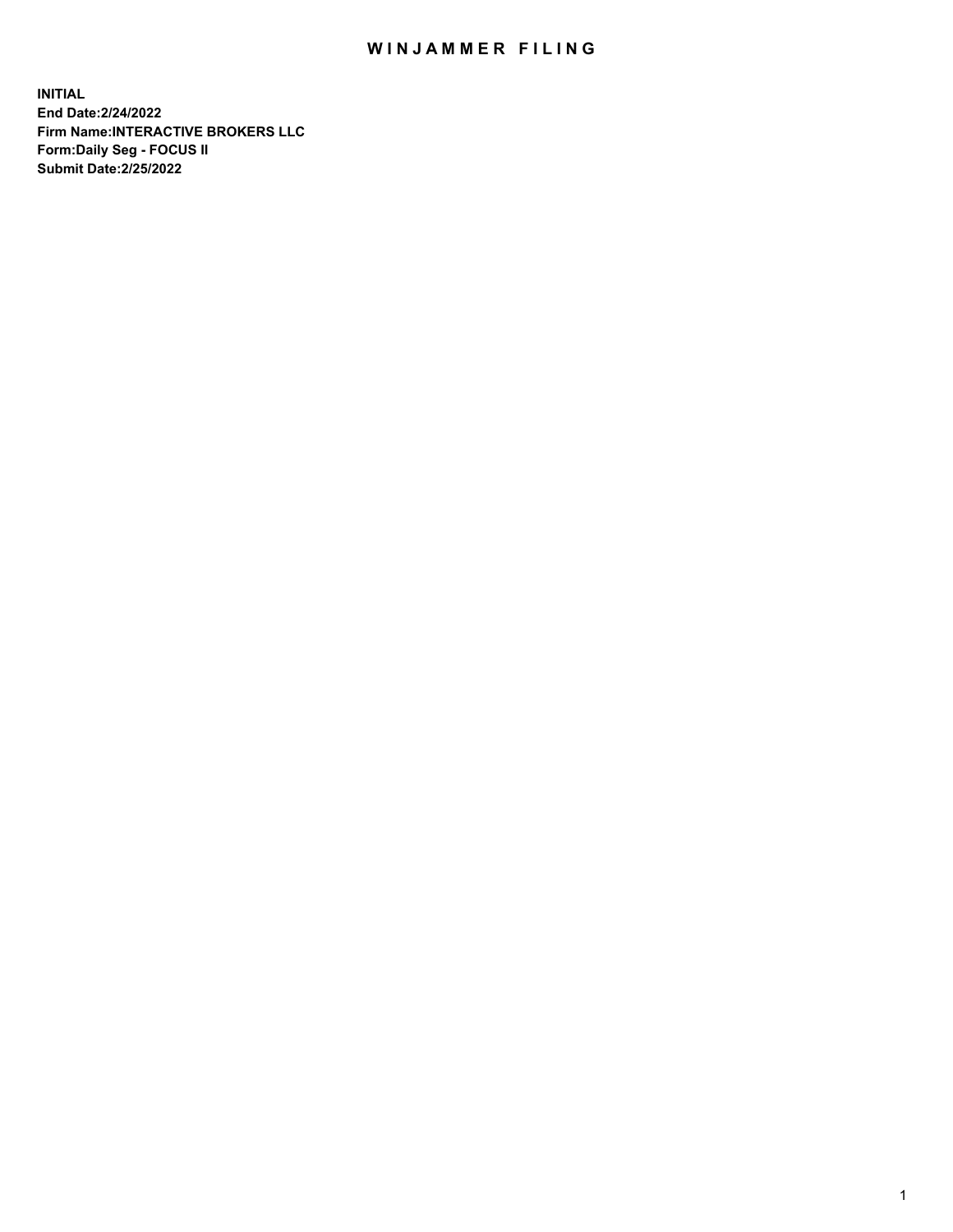**INITIAL End Date:2/24/2022 Firm Name:INTERACTIVE BROKERS LLC Form:Daily Seg - FOCUS II Submit Date:2/25/2022 Daily Segregation - Cover Page**

| Name of Company                                                                                                                                                                                                                                                                                                               | <b>INTERACTIVE BROKERS LLC</b>                                                                  |  |
|-------------------------------------------------------------------------------------------------------------------------------------------------------------------------------------------------------------------------------------------------------------------------------------------------------------------------------|-------------------------------------------------------------------------------------------------|--|
| <b>Contact Name</b>                                                                                                                                                                                                                                                                                                           | James Menicucci                                                                                 |  |
| <b>Contact Phone Number</b>                                                                                                                                                                                                                                                                                                   | 203-618-8085                                                                                    |  |
| <b>Contact Email Address</b>                                                                                                                                                                                                                                                                                                  | jmenicucci@interactivebrokers.c<br><u>om</u>                                                    |  |
| FCM's Customer Segregated Funds Residual Interest Target (choose one):<br>a. Minimum dollar amount: ; or<br>b. Minimum percentage of customer segregated funds required:% ; or<br>c. Dollar amount range between: and; or<br>d. Percentage range of customer segregated funds required between:% and%.                        | $\overline{\mathbf{0}}$<br>$\overline{\mathbf{0}}$<br>155,000,000 245,000,000<br>0 <sub>0</sub> |  |
| FCM's Customer Secured Amount Funds Residual Interest Target (choose one):<br>a. Minimum dollar amount: ; or<br>b. Minimum percentage of customer secured funds required:%; or<br>c. Dollar amount range between: and; or<br>d. Percentage range of customer secured funds required between:% and%.                           | $\overline{\mathbf{0}}$<br>$\overline{\mathbf{0}}$<br>80,000,000 120,000,000<br>0 <sub>0</sub>  |  |
| FCM's Cleared Swaps Customer Collateral Residual Interest Target (choose one):<br>a. Minimum dollar amount: ; or<br>b. Minimum percentage of cleared swaps customer collateral required:%; or<br>c. Dollar amount range between: and; or<br>d. Percentage range of cleared swaps customer collateral required between:% and%. | $\overline{\mathbf{0}}$<br>$\overline{\mathbf{0}}$<br>0 <sub>0</sub><br>0 <sub>0</sub>          |  |

Attach supporting documents CH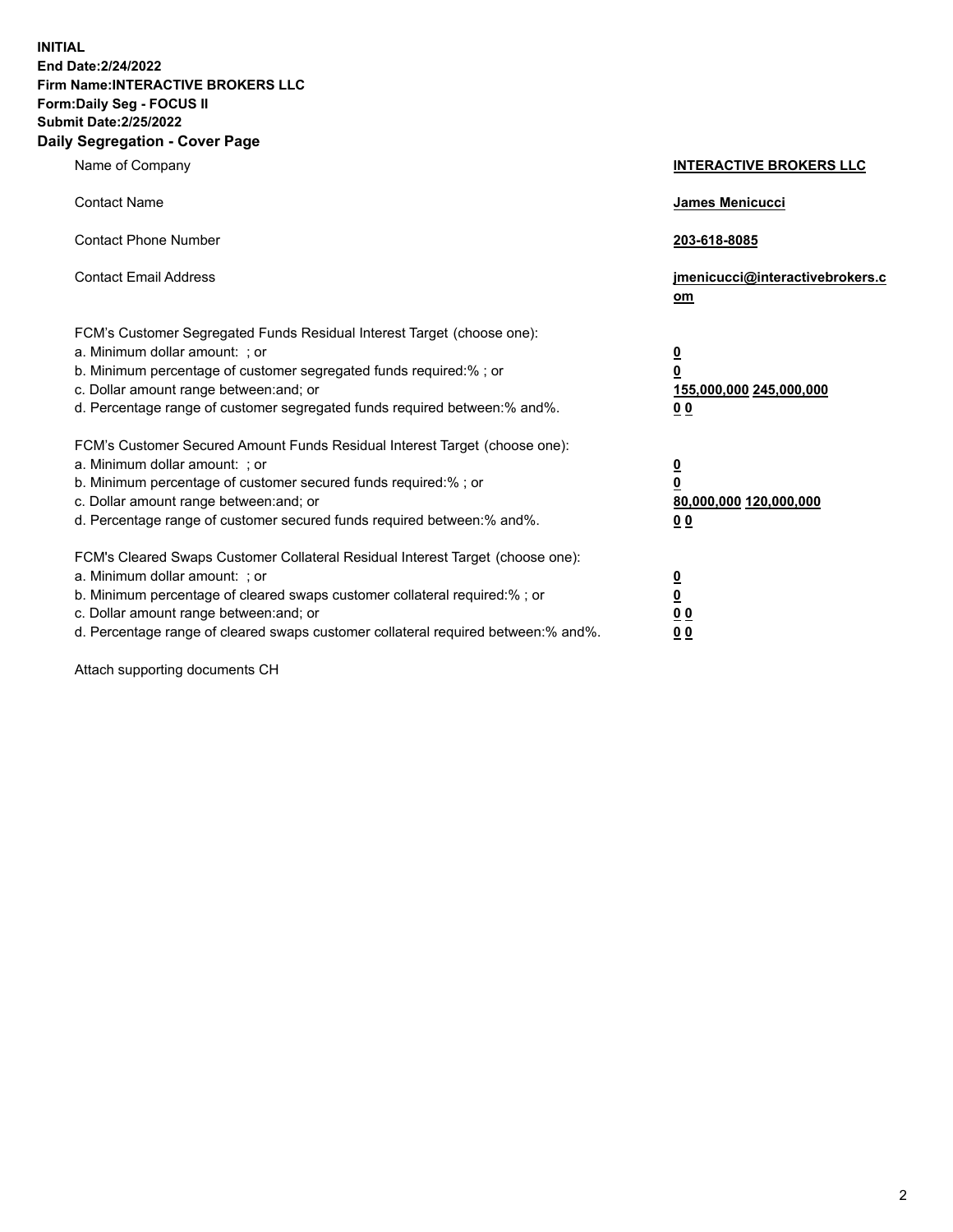**INITIAL End Date:2/24/2022 Firm Name:INTERACTIVE BROKERS LLC Form:Daily Seg - FOCUS II Submit Date:2/25/2022 Daily Segregation - Secured Amounts**

## Foreign Futures and Foreign Options Secured Amounts Amount required to be set aside pursuant to law, rule or regulation of a foreign government or a rule of a self-regulatory organization authorized thereunder **0** [7305] 1. Net ledger balance - Foreign Futures and Foreign Option Trading - All Customers A. Cash **467,873,150** [7315] B. Securities (at market) **0** [7317] 2. Net unrealized profit (loss) in open futures contracts traded on a foreign board of trade **23,100,276** [7325] 3. Exchange traded options a. Market value of open option contracts purchased on a foreign board of trade **110,824** [7335] b. Market value of open contracts granted (sold) on a foreign board of trade **-14,233** [7337] 4. Net equity (deficit) (add lines 1. 2. and 3.) **491,070,017** [7345] 5. Account liquidating to a deficit and account with a debit balances - gross amount **52,185** [7351] Less: amount offset by customer owned securities **0** [7352] **52,185** [7354] 6. Amount required to be set aside as the secured amount - Net Liquidating Equity Method (add lines 4 and 5) **491,122,202** [7355] 7. Greater of amount required to be set aside pursuant to foreign jurisdiction (above) or line 6. **491,122,202** [7360] FUNDS DEPOSITED IN SEPARATE REGULATION 30.7 ACCOUNTS 1. Cash in banks A. Banks located in the United States **58,793,385** [7500] B. Other banks qualified under Regulation 30.7 **0** [7520] **58,793,385** [7530] 2. Securities A. In safekeeping with banks located in the United States **347,838,500** [7540] B. In safekeeping with other banks qualified under Regulation 30.7 **0** [7560] **347,838,500** [7570] 3. Equities with registered futures commission merchants A. Cash **0** [7580] B. Securities **0** [7590] C. Unrealized gain (loss) on open futures contracts **0** [7600] D. Value of long option contracts **0** [7610] E. Value of short option contracts **0** [7615] **0** [7620] 4. Amounts held by clearing organizations of foreign boards of trade A. Cash **0** [7640] B. Securities **0** [7650] C. Amount due to (from) clearing organization - daily variation **0** [7660] D. Value of long option contracts **0** [7670] E. Value of short option contracts **0** [7675] **0** [7680] 5. Amounts held by members of foreign boards of trade A. Cash **230,786,144** [7700] B. Securities **0** [7710] C. Unrealized gain (loss) on open futures contracts **-17,361,914** [7720] D. Value of long option contracts **110,824** [7730] E. Value of short option contracts **-14,233** [7735] **213,520,821** [7740] 6. Amounts with other depositories designated by a foreign board of trade **0** [7760] 7. Segregated funds on hand **0** [7765] 8. Total funds in separate section 30.7 accounts **620,152,706** [7770] 9. Excess (deficiency) Set Aside for Secured Amount (subtract line 7 Secured Statement Page 1 from Line 8) **129,030,504** [7380] 10. Management Target Amount for Excess funds in separate section 30.7 accounts **80,000,000** [7780] 11. Excess (deficiency) funds in separate 30.7 accounts over (under) Management Target **49,030,504** [7785]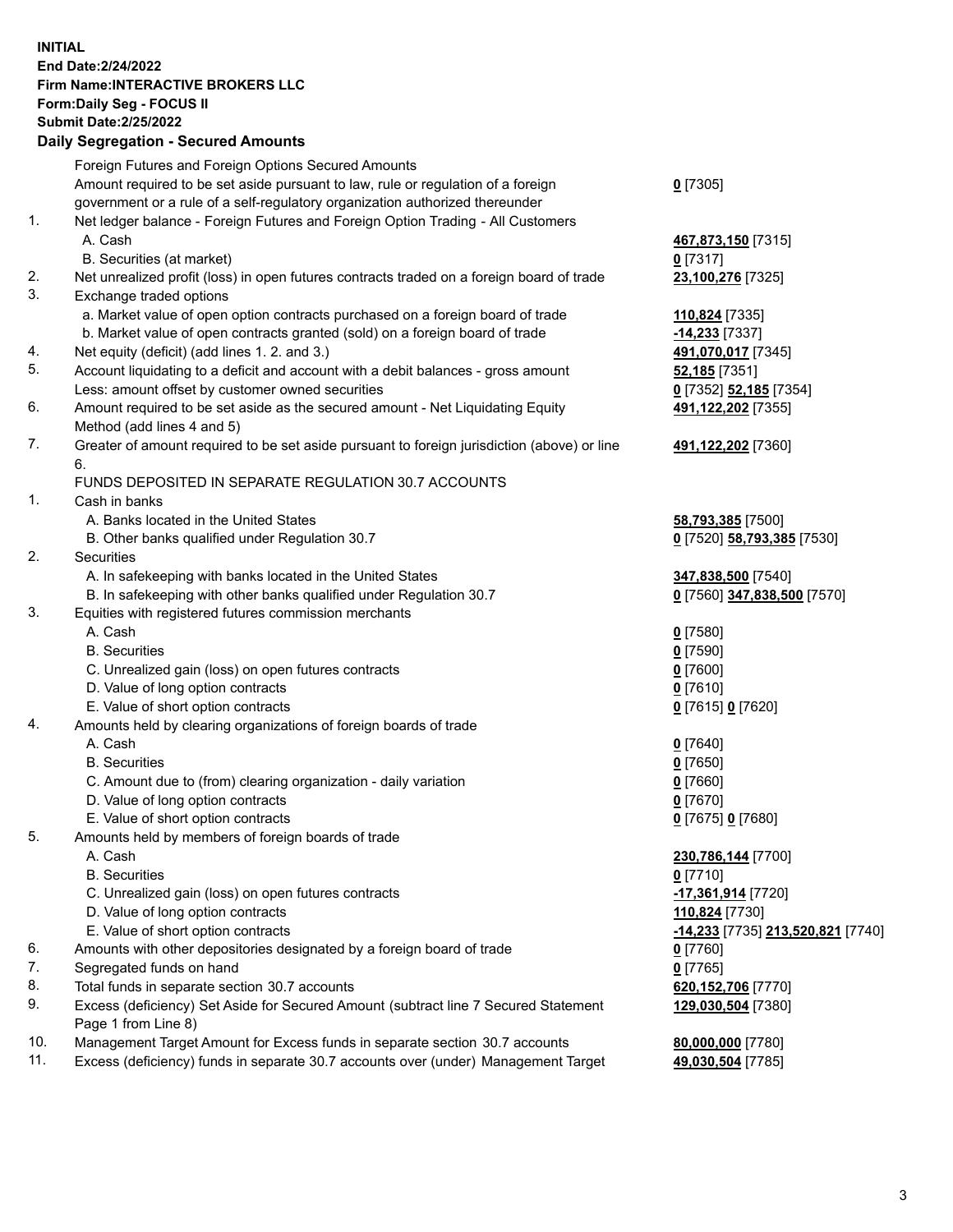**INITIAL End Date:2/24/2022 Firm Name:INTERACTIVE BROKERS LLC Form:Daily Seg - FOCUS II Submit Date:2/25/2022 Daily Segregation - Segregation Statement** SEGREGATION REQUIREMENTS(Section 4d(2) of the CEAct) 1. Net ledger balance A. Cash **7,956,037,244** [7010] B. Securities (at market) **0** [7020] 2. Net unrealized profit (loss) in open futures contracts traded on a contract market **178,828,481** [7030] 3. Exchange traded options A. Add market value of open option contracts purchased on a contract market **877,967,763** [7032] B. Deduct market value of open option contracts granted (sold) on a contract market **-863,444,652** [7033] 4. Net equity (deficit) (add lines 1, 2 and 3) **8,149,388,836** [7040] 5. Accounts liquidating to a deficit and accounts with debit balances - gross amount **1,100,477** [7045] Less: amount offset by customer securities **0** [7047] **1,100,477** [7050] 6. Amount required to be segregated (add lines 4 and 5) **8,150,489,313** [7060] FUNDS IN SEGREGATED ACCOUNTS 7. Deposited in segregated funds bank accounts A. Cash **643,995,514** [7070] B. Securities representing investments of customers' funds (at market) **5,365,196,590** [7080] C. Securities held for particular customers or option customers in lieu of cash (at market) **0** [7090] 8. Margins on deposit with derivatives clearing organizations of contract markets A. Cash **1,264,798,285** [7100] B. Securities representing investments of customers' funds (at market) **1,086,655,748** [7110] C. Securities held for particular customers or option customers in lieu of cash (at market) **0** [7120] 9. Net settlement from (to) derivatives clearing organizations of contract markets **-15,913,517** [7130] 10. Exchange traded options A. Value of open long option contracts **877,967,763** [7132] B. Value of open short option contracts **-863,444,652** [7133] 11. Net equities with other FCMs A. Net liquidating equity **0** [7140] B. Securities representing investments of customers' funds (at market) **0** [7160] C. Securities held for particular customers or option customers in lieu of cash (at market) **0** [7170] 12. Segregated funds on hand **0** [7150] 13. Total amount in segregation (add lines 7 through 12) **8,359,255,731** [7180] 14. Excess (deficiency) funds in segregation (subtract line 6 from line 13) **208,766,418** [7190] 15. Management Target Amount for Excess funds in segregation **155,000,000** [7194] 16. Excess (deficiency) funds in segregation over (under) Management Target Amount Excess **53,766,418** [7198]